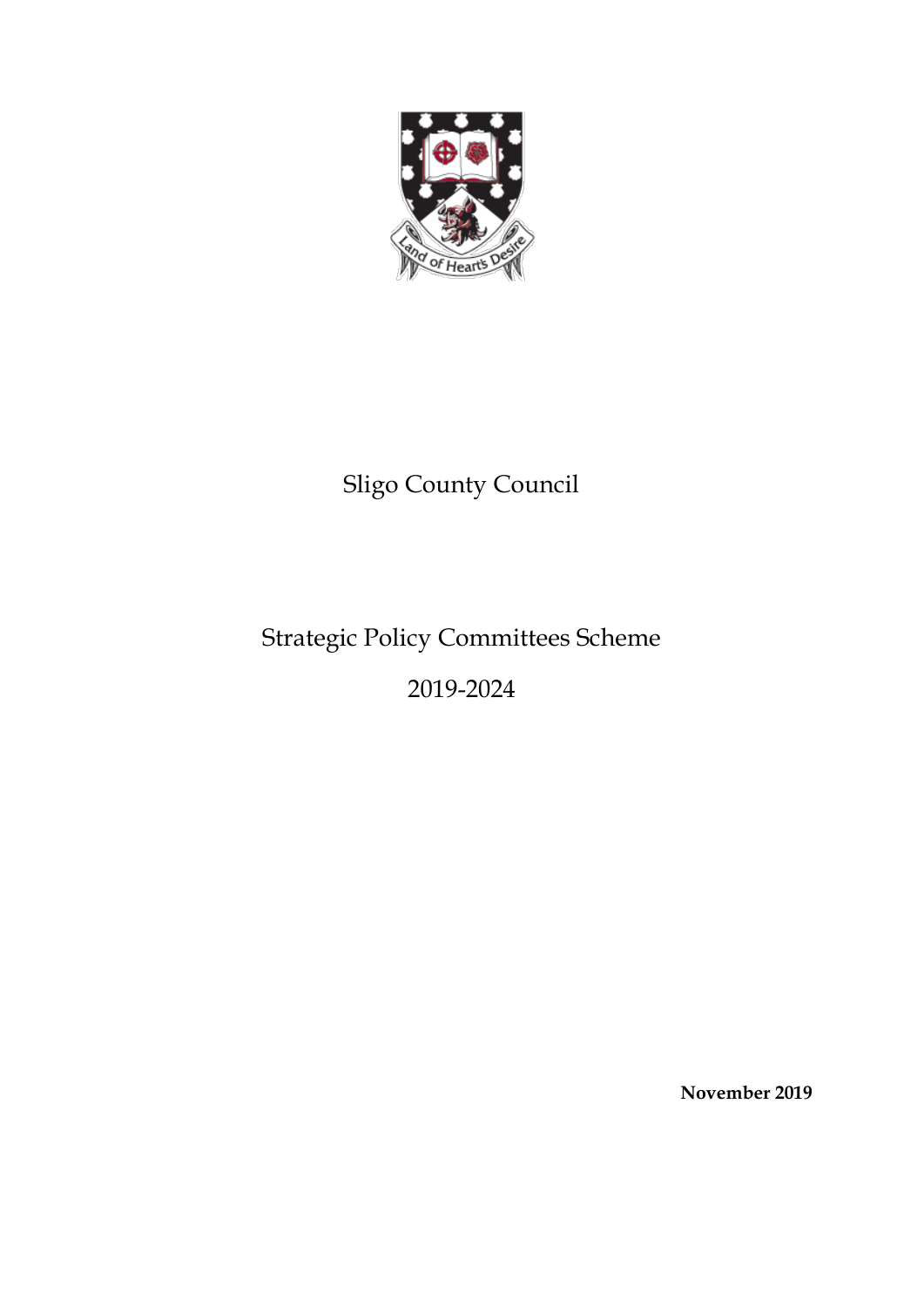## **CONTENTS**

|    | 1. Introduction                                              | $\mathbf{2}^{\prime}$ |
|----|--------------------------------------------------------------|-----------------------|
|    | <b>2.</b> Corporate Policy Group                             | 3                     |
|    | <b>3.</b> Lobbying Act - Transparency Code                   | 3                     |
|    | <b>4.</b> Role and objectives of Strategic Policy Committees | 5.                    |
|    | <b>5.</b> Structure and operation                            | 6                     |
|    | <b>6.</b> Consultation/Nominations                           | 8                     |
| 7. | Procedures for Adoption of Scheme                            | 11                    |
| 8. | Operation of SPC's                                           | 12                    |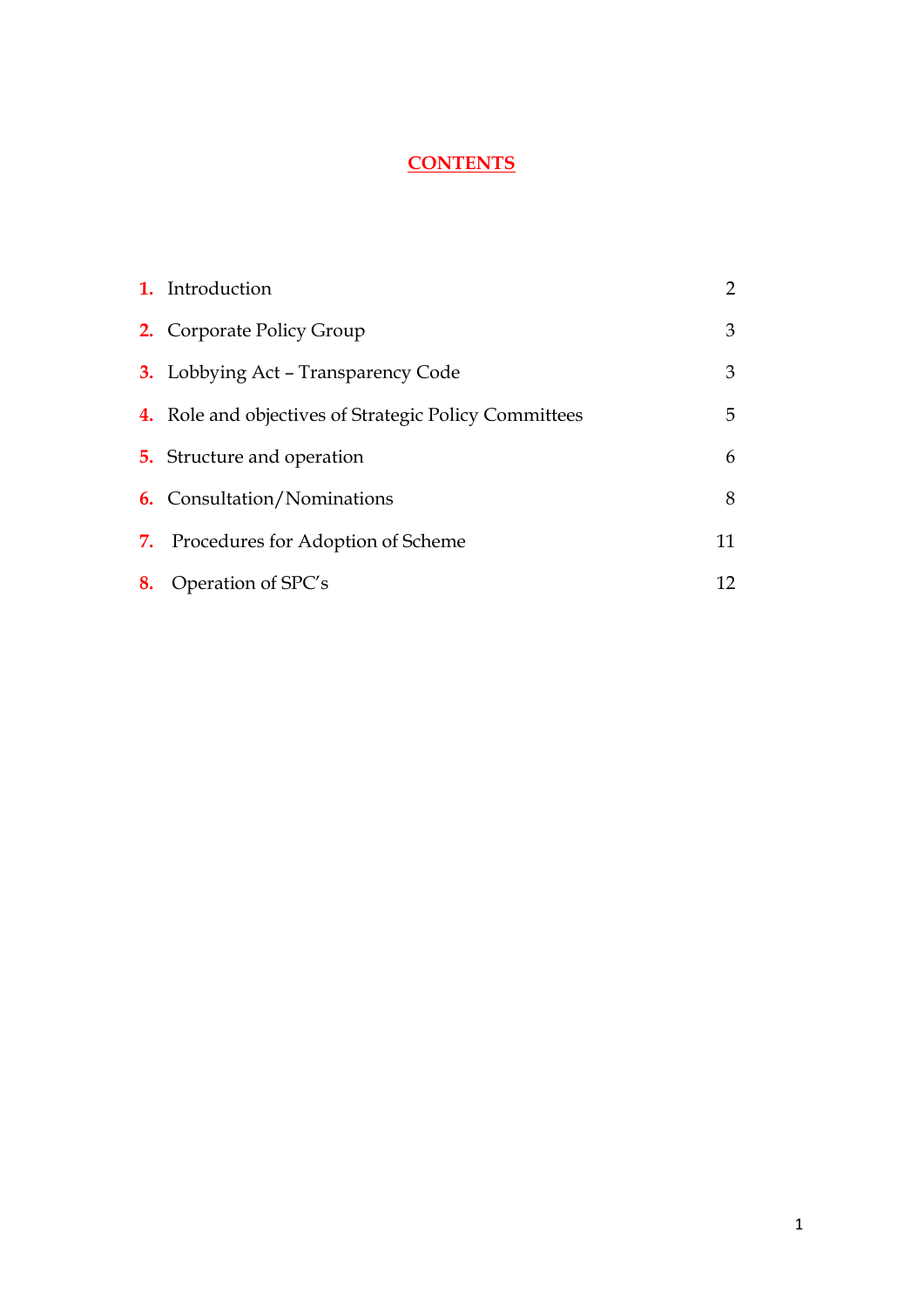### <span id="page-2-0"></span>**1. Introduction**

The statutory basis for establishment of Strategic Policy Committees (SPCs) is set out in Section 48 of the Local Government Act 2001 as amended by Section 41 of the Local Government Reform Act 2014.

The SPCs

- Assist the Council in the formulation, development and review of policy;
- Reflect the major functions or services of a local authority;
- Are tailored to the size, membership and administrative resources of the Council; and
- Have one third of their membership drawn from sectors relevant to the work of the Committee.

SPCs have a major role in assisting and advising the Council in relation to functions of a strategic statutory nature. They also have functions in other areas including the establishment of priorities for particular services. The SPC system is intended to give councillors and relevant sectoral interests an opportunity for full involvement in the policy-making process from the early stages, when policy options are more fluid. The SPCs provide elected members with external views as they discharge their strategic role in the development of the local authority, including their policy development and oversight roles within the local authority.

While the role of each SPC is to assist the Council in the formulation and development of policy, the final policy decisions rest ultimately with the full Council.

Circular Letter LG 07/2014 dated 29th May 2014 from the Department of the Environment, Community & Local Government outlines the requirement for each County and City council, following the local elections, to establish new SPC's in line with the revised guidelines published by the Department in June 2014 – '*Corporate Policy Groups and Strategic Policy Committees: Guidelines for establishment and operation'*

Following Sligo County Council's Annual General Meeting on 7th June 2019, it is proposed to establish Strategic Policy Committees in accordance with the above legislation and guidelines.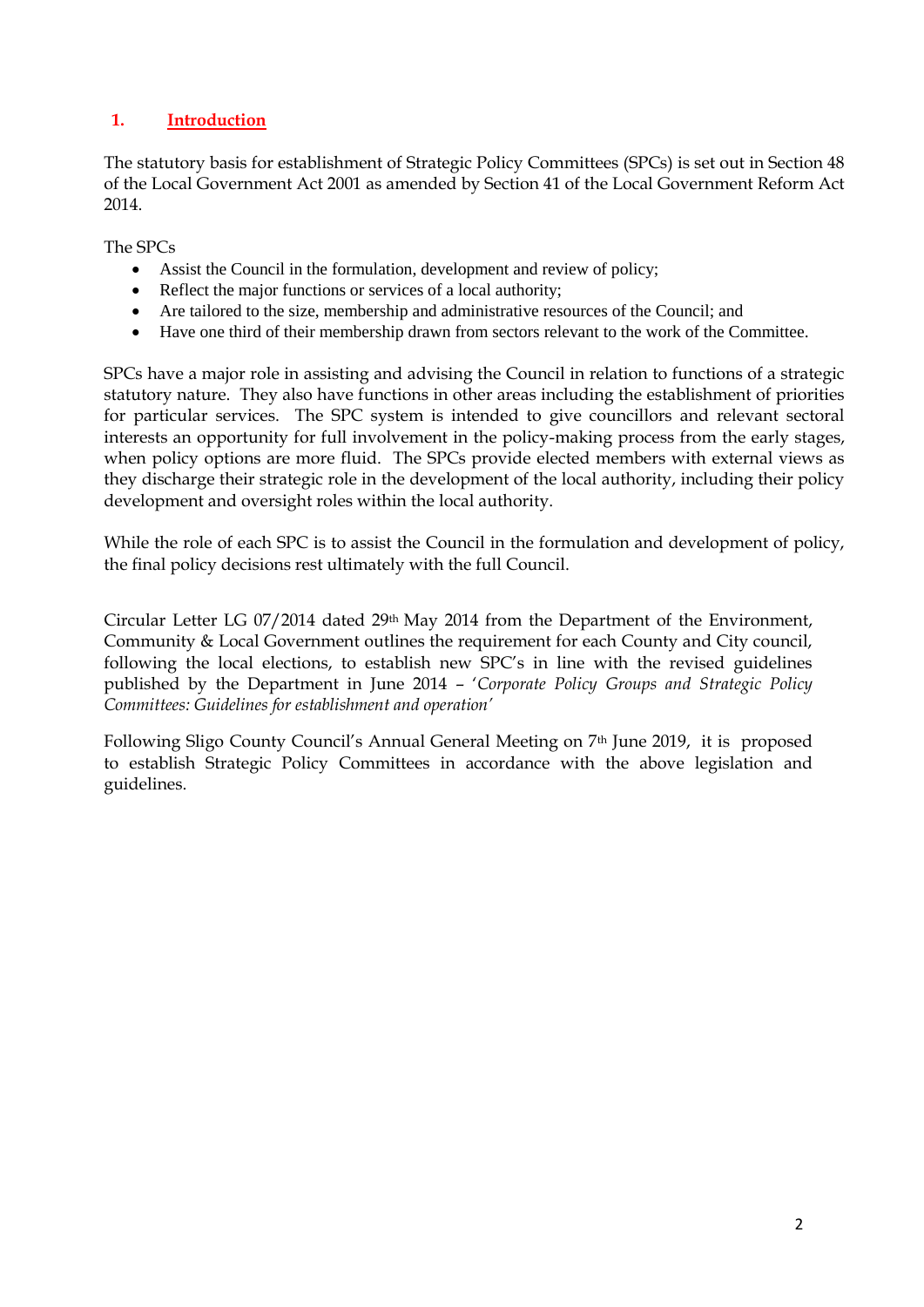## **2. Corporate Policy Group (CPG)**

The statutory basis for Corporate Policy Group (CPG) is set out in Section 133 of the Local Government Act 2001, as amended by Section 48 of the Local Government (Reform) Act 2014. The CPG comprises of the Cathaoirleach of the Council and the SPC Chairs, and in the case of a Municipal District without an SPC Chair, a representative from the Municipal District concerned. The CPG is supported by the Chief Executive. The role of the CPG, is to advise and assist the elected Council, with full decision making authority remaining with the Council. The Cathaoirleach reports to the full Council on the work of the CPG. It is a matter for each Council, in co-operation with the Chief Executive, to determine the range and responsibilities and tasks of the CPG.

The CPG should:

- play a key role in preparation of the annual budget and Corporate Plan;
- provide advice and assistance to the elected council on matters of general concern to the council either on its own initiative or following a request from the council;
- determine responsibility for discharge of reserved functions as between the municipal district level (or a specific municipal district) and the local authority, where the question of consistency or avoidance of unnecessary duplication is referred to it by the Chief Executive;
- deals with overall issues in relation to service delivery plans , customer service, value for money etc.
- co-ordinate the work of the SPCs and monitor their work programmes;
- request SPCs to consider particular policy issues where appropriate.
- provide feedback to the SPCs on council policy and views in areas relevant to the SPCs.
- monitor the overall performance of the Local Authority

#### **3. Lobbying Act 2015 – Transparency Code**

The Regulation of Lobbying Act 2015 (the Act) is designed to provide information to the public regarding who is lobbying whom about what. Individuals and organisations who participate in Strategic Policy Committees established by local authorities may have obligations Under the Act.

A critical element of public policy formulation by Strategic Policy Committees is the availability to the local authorities of expertise, skills and knowledge from persons outside of the public service. Where membership of the committee comprises of at least one person who, for the purposes of the Act is a Designated Public Official, it may be the case that communications within the group could be considered lobbying communications. The person making these communications may be required to register as a lobbyist and to submit a return of this communication to the Lobbying Register.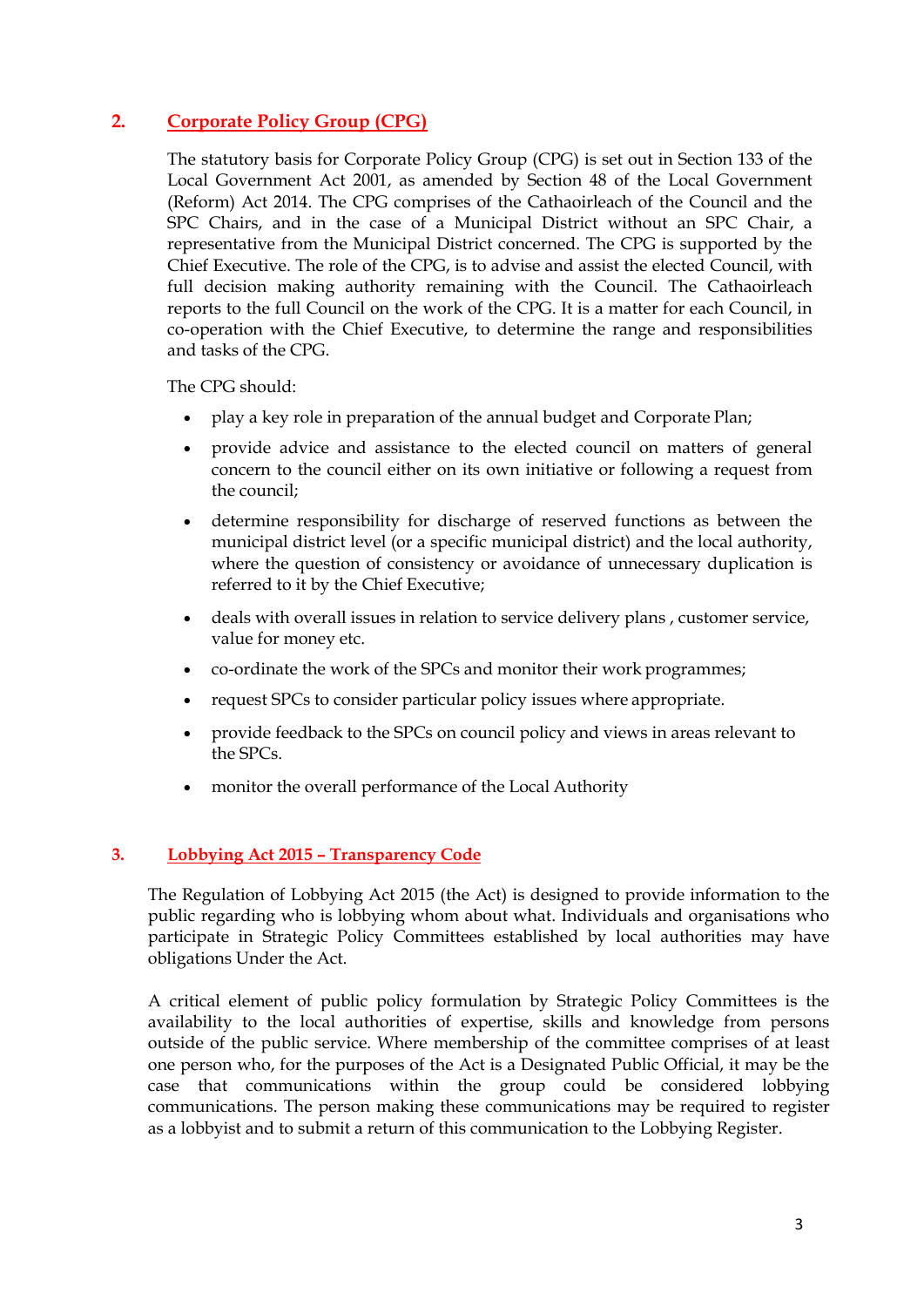However, the Act provides for an exception from the requirement to register in such cases once specified transparency criteria have been put in place. A transparency code was published by the Minister for Finance and Public Expenditure and Reform to address this situation. Communications between members of Strategic Policy Committees about the work of the committee would be exempt where the group in question complies with the Transparency Code.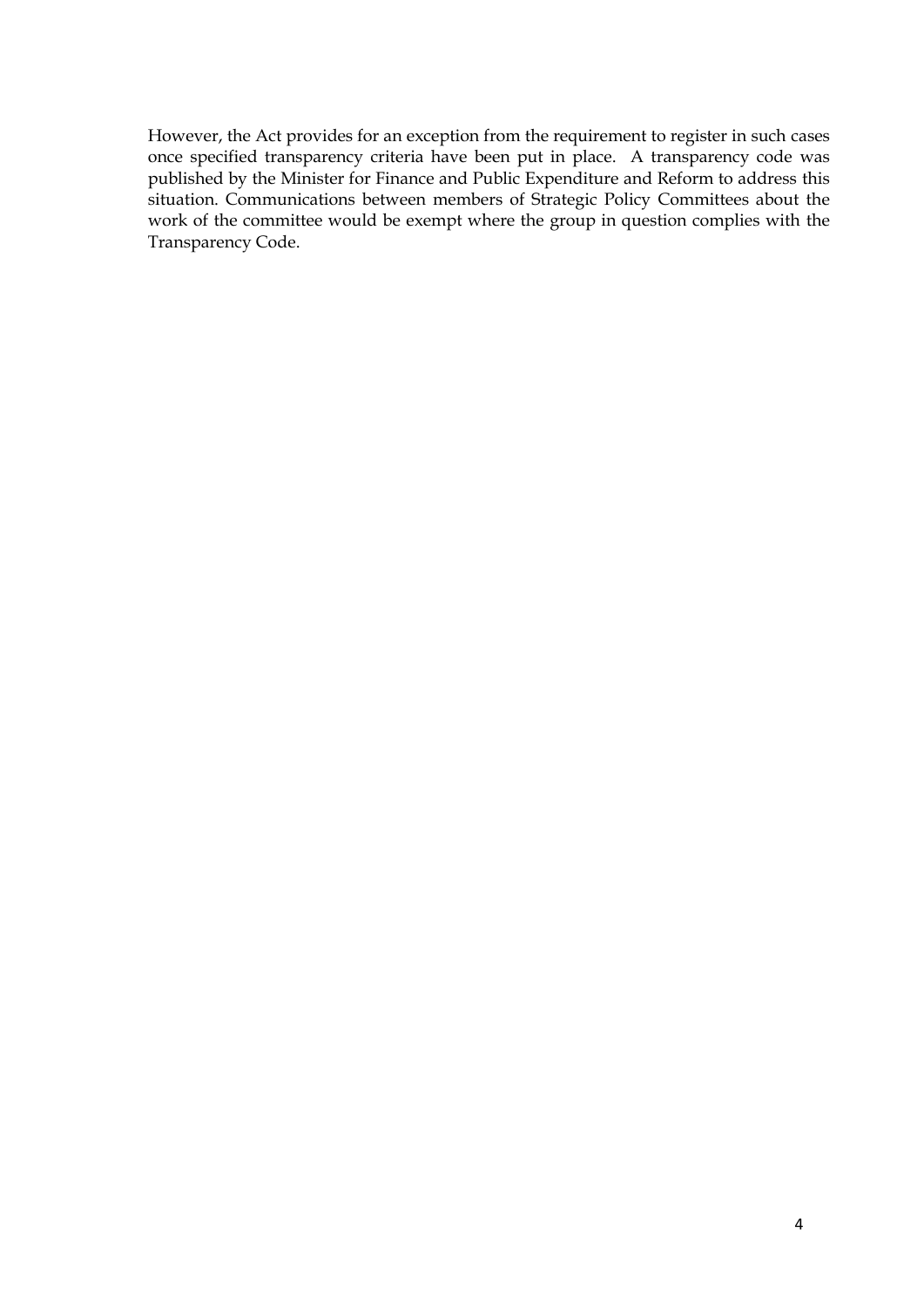### **4. Role and Objectives of Strategic Policy Committees**

The SPC system is intended to give Councillors and relevant sectoral interests an opportunity for full involvement in the policy making process from the early stages, when policy options are more flexible. The primary role of the SPC, as a Committee of the Council, is to consider matters connected with the formulation, development, monitoring and review of policy which relate to the functions of the Council and advise the Council on those matters. The Council is and remains the decision making authority, and the SPC has no remit in relation to routine operational matters in relation to the delivery of services.

The work of the SPC will be supported by the relevant Director of Services and their staff. The SPC chair and Director of Services will work together to focus the work of the SPC on relevant policy issues through the organisation of agendas, identification of strategic issues, supply of reports and necessary background material to inform the SPC. Relevant matters for consideration by the SPC may also be referred to the SPC at the initiative of the CPG or on the request of the Council. In this regard the Guidelines recommend that:

- **-** SPCs should adopt a multi-annual work programme linked to the local authority's Corporate Plan and update regularly as necessary.
- **-** SPC meeting documentation should ideally be circulated to SPC members two weeks in advance of meetings, and additionally, agenda and minutes should be circulated to SPC members and other councillors
- The CPG should decide the work programmes of the SPCs and recommend issues to be considered by them.

A more detailed overview of the role of the SPC is set out in the guidelines published by the Department in June 2014 – '*Corporate Policy Groups and Strategic Policy Committees: Guidelines for establishment and operation'*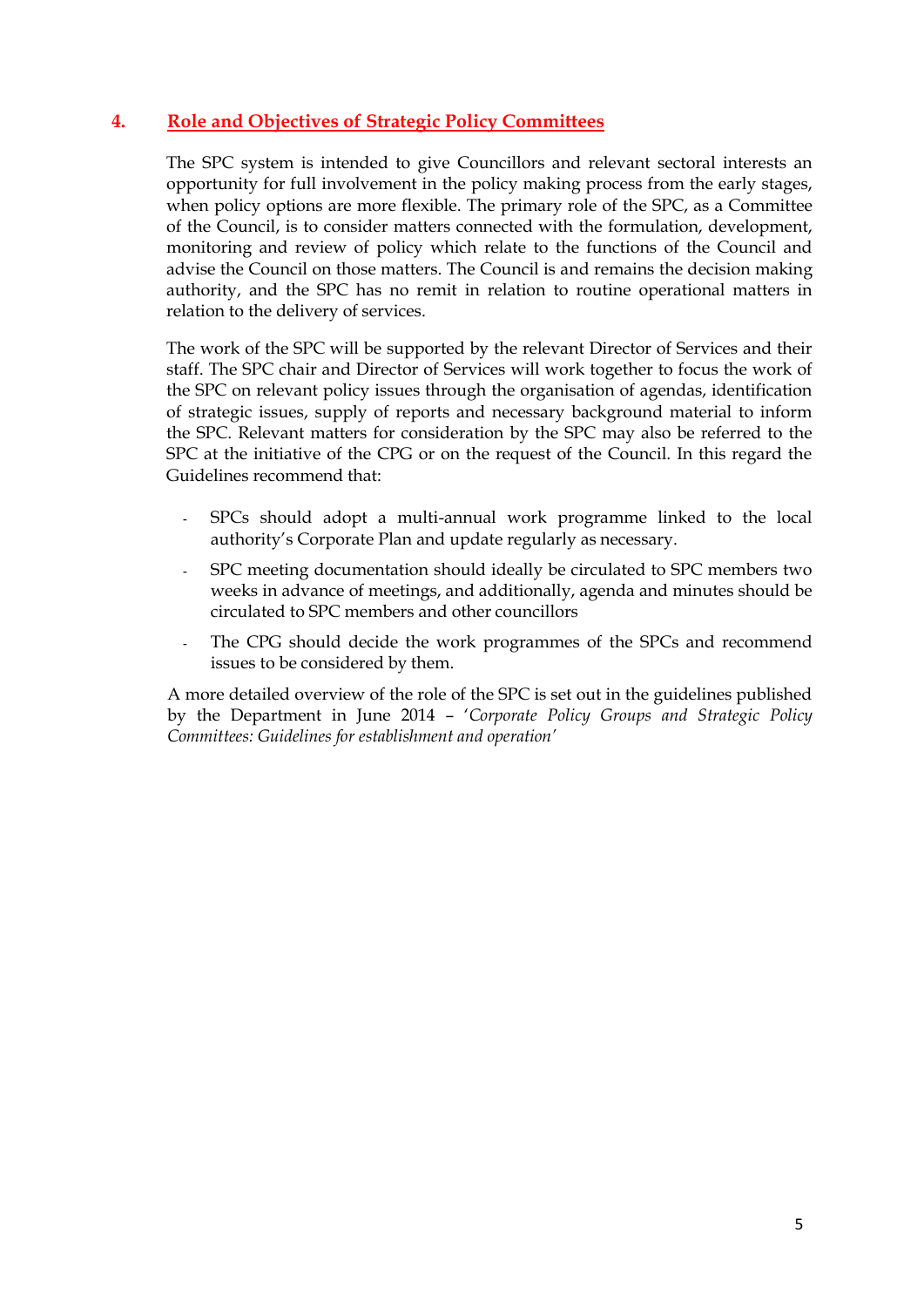## <span id="page-6-0"></span>**5. Structure and Operation of Strategic Policy Committees**

#### **STRUCTURE OF SPCs**

Factors taken into account when determining the overall framework of SPCs included:

- the total number of elected members on the Council;
- the range of sectoral and other interests to be represented, including facilitating a reasonable spread of interests;
- the organisational arrangement of service groupings within the council and the remit envisaged for each SPC;
- the need to ensure that the organisational and financial resources of the council are not over-stretched;
- integration with other meeting requirements and committee structures and ensuring streamlined procedures generally
- the Local Community Development Committee (LCDC), including its membership and remit.

The proposed structure of Sligo County Council's Strategic Policy Committees is as follows:

- **1.** SPC 1 Housing & Corporate
- **2.** SPC2 Environment & Infrastructure
- **3.** SPC 3 Planning, Community & Economic Development, Arts & Culture
- **4.** SPC 4 Climate Change

Each SPC must have as a minimum total membership of nine, and one-third of membership must be drawn from sectoral interests. The appointment of sectoral interests to the SPC is a reserved function. Guidelines provide that each member of the Council should, as a matter of equity and good practice be a member of at least one SPC.

The proposed composition of the SPC's is:

- SPC 1 6 elected members 4 nominees from sectoral interests
- SPC 2 6 elected members 4 nominees from sectoral interests
- SPC 3 8 elected members and 5 nominees from sectoral interests
- SPC 4 6 elected members and 4 nominees from sectoral interests

The chairs are appointed by the full council for a minimum period of three years, which may be renewed by the Council or they may hold the position for the lifetime of the Council.

Membership of the SPCs, both Councillors and sectoral representatives, shall be for the lifetime of the Council. Casual vacancies which arise will be filled by the sector involved. Nominating bodies may also de-select their nominees.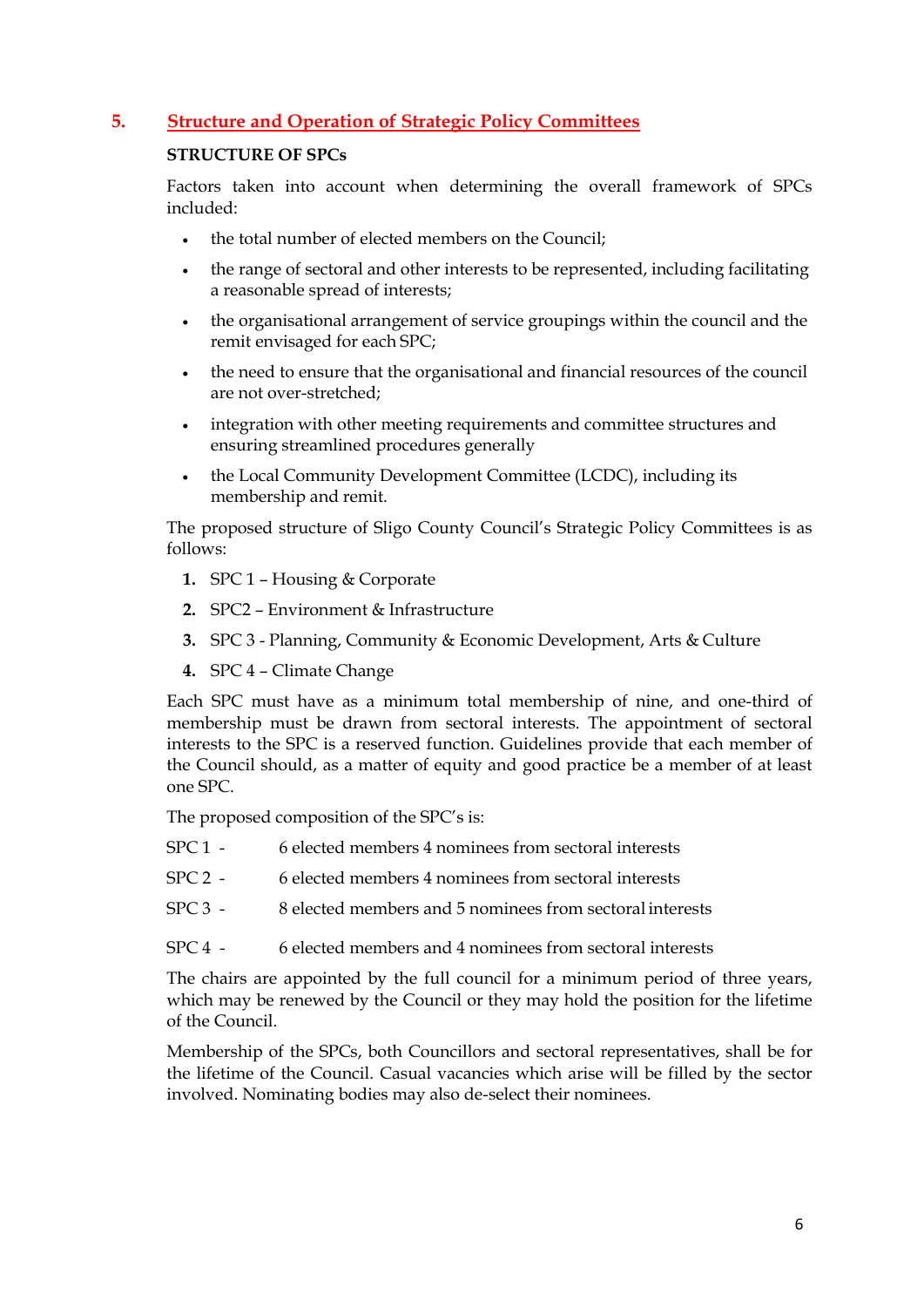#### **Appointment of Elected Members to SPCs**

The Principles set out in paragraph 6.2 of the '*Corporate Policy Groups and Strategic Policy Committees: Guidelines for establishment and operation'* (June 2014) shall be applied in the selection of Councillors to the SPC's:

- Each member of Sligo County Council should, as a matter of equity and good practice be a member of at least one SPC.
- Councillors may not be nominated to represent sectoral interests.
- SPC Membership for Councillors should be for the lifetime of the Council. A person ceasing to be a Councillor would automatically cease membership of the SPC
- A Councillor should not serve on more than two SPCs insofar as possible.
- SPC Councillor membership should reflect the proportionality and the distribution of elected representation on the full council. It is also important that the SPC membership should, as far as it is practical, be representative of each of the municipal districts in the local authority.
- Sligo County Council respects the requirements for Gender Balance in relation to the formulation of the SPCs and in so far as possible will ensure that this occurs in the nomination of members of the Council to the SPCs.
- The allocation of SPC chairs should also reflect equitably the spread of elected representation on the council, including, as far as it is practical, be representative of each of the municipal districts in the local authority.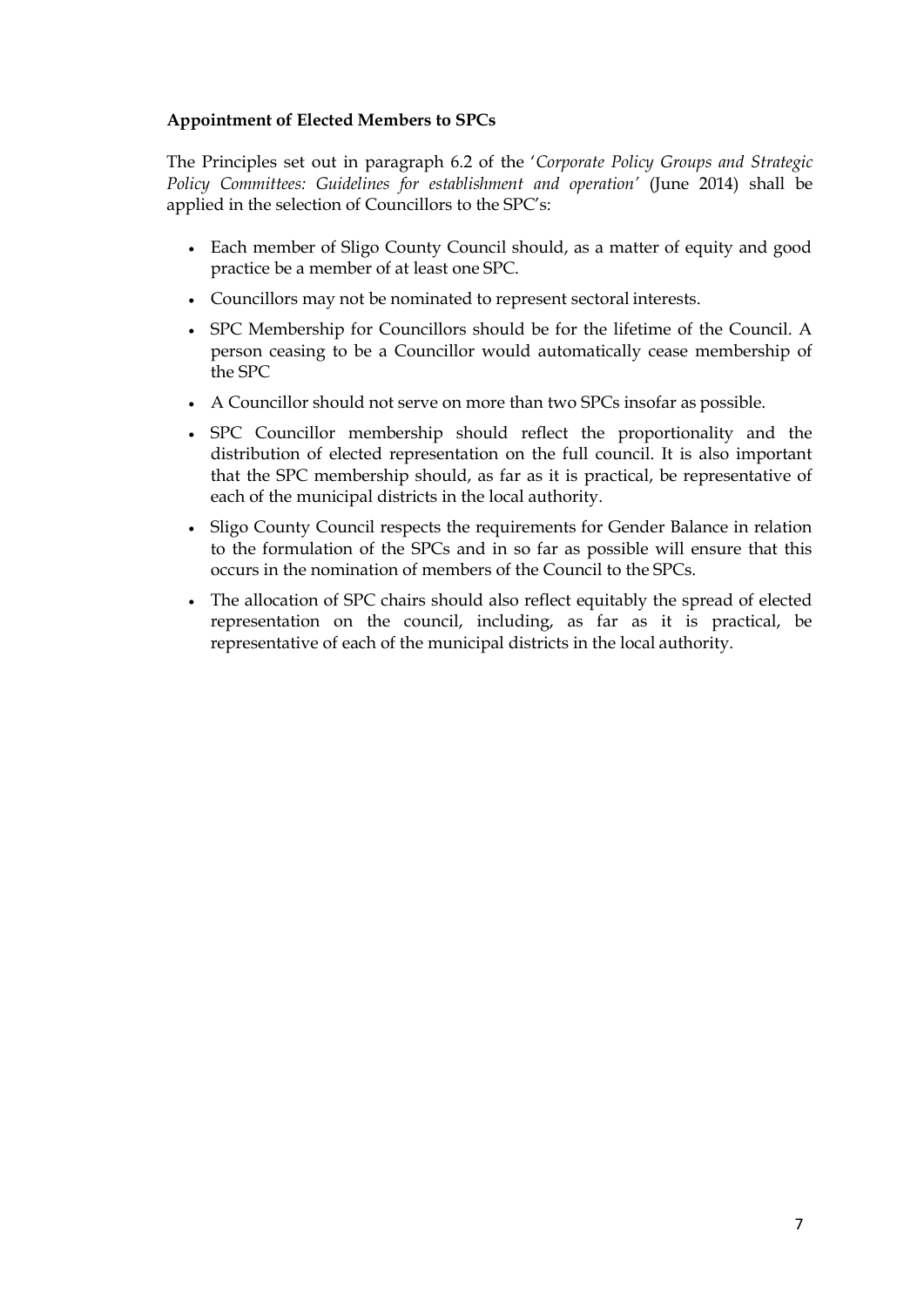## <span id="page-8-0"></span>**6. Consultation / Nominations**

#### **Appointment of Sectoral Representation to SPCs**

Each SPC must have at least one third of its membership from external sectors relevant to the committees remit. In accordance with the 2014 guideline the following factors must be considered in determining sectoral representation on and across each SPC.

- the need to foster economic and social development generally;
- a stated commitment to working towards gender balance and to encouraging as full as possible gender balance in representation from the sectors;
- the need to ensure a pro-active approach to having as many relevant sectors as possible across the SPC system;
- the need for balance between divergent interests;
- the need for a comprehensive audit of groups within the local authority area to facilitate the fullest possible consultation with each sector;
- the priority concerns of each sector and the appropriateness of the SPCs to these concerns;
- the relationship between the number of SPCs and the range of interests which can be represented;
- a commitment to the fostering of social inclusiveness and equality;
- a commitment to have a pro-active information strategy to inform the public on the renewal of local government;
- the desirability of facilitating relevant organisations to be part of the nominating constituencies.

A minimum of 6 and where appropriate, 7 sectors should be represented on the SPCs. Configuration as follows: -

- Agriculture / Farming (Rural Authorities)
- Environmental / Conservation
- Development / Construction
- Business / Commercial
- Trade Union
- Community/Voluntary
- Social Inclusion

#### **Nomination Process**

- The nomination process for representatives from the Agricultural/Farming, sector will be facilitated by the farming and agricultural organisations pillar.
- The business/commercial and development/construction sectors will be facilitated by the business and employers organisations pillar
- the Trade Union sector will be facilitated and agreed by the Trade UnionPillar.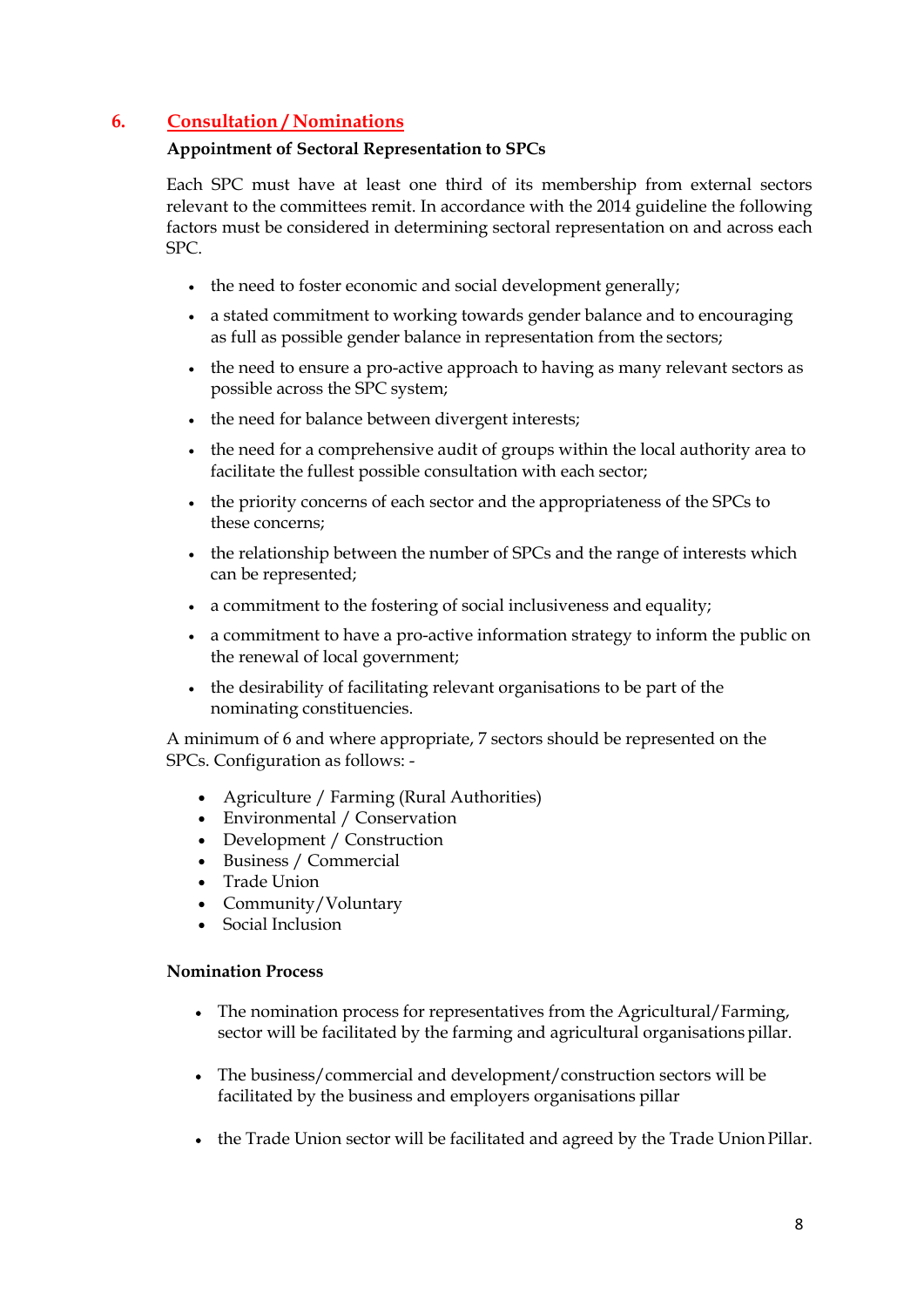- The environmental/conservation sector will be facilitated by the environmental pillar and the associated Environmental College under the Public Participation Network (PPN) arrangements.
- (To join the Environment Electoral College under the PPN, an organisation's primary objectives and activities must be environmental (i.e. ecological) protection and/or environmental sustainability. Membership of this Electoral College will be validated by the environmental pillar at a national level.
- The environmental/conservation, community / voluntary and social inclusion sectors will be determined on the basis of the local nomination process through the PPN.

While a sector may be represented on more than one SPC regard should be had to ensure that each sector has a minimum representation of one person across the range of SPCs established in the local authority. The final decision as to the sectoral makeup of each SPC rests with Sligo County Council.

Member Organisations when joining the PPN at a county level member organisations must opt to be part of one of the three electoral colleges within the PPN:

- **-** Environment
- **-** Social Inclusion
- **-** Community and Voluntary

To join the Environment Electoral College an organisation's primary objectives and activities must be environmental (i.e. ecological) protection and/or environmental sustainability.

To join the Social Inclusion Electoral College an organisation's primary objectives and activities must focus on social inclusion/ social justice/ equality.

Organisations whose primary objectives are other than those listed above will be members of the Community and Voluntary Electoral College.

*The following principles are to apply in the nomination process:*

- Groups/associations should be active in the area or an area of the authority and have a county wide impact or at a minimum a relevance in a locality or number of localities in the area.
- Groups/associations should be open to new members, hold AGMs and regular meetings, and should be broadly representative and accountable.
- Single interest groups should be eligible, e.g. campaign groups focused on the disabled or elderly. Single issue groups should not be considered for inclusion in the sectors.
- Local Development Agencies represented at Strategy Group/ LCDC level should not be represented on an SPC. Arrangements should be in place, however, to facilitate meaningful engagement and consultation with such Local Development Agencies as part of the policy-making process.
- Each sector should select its own nominee.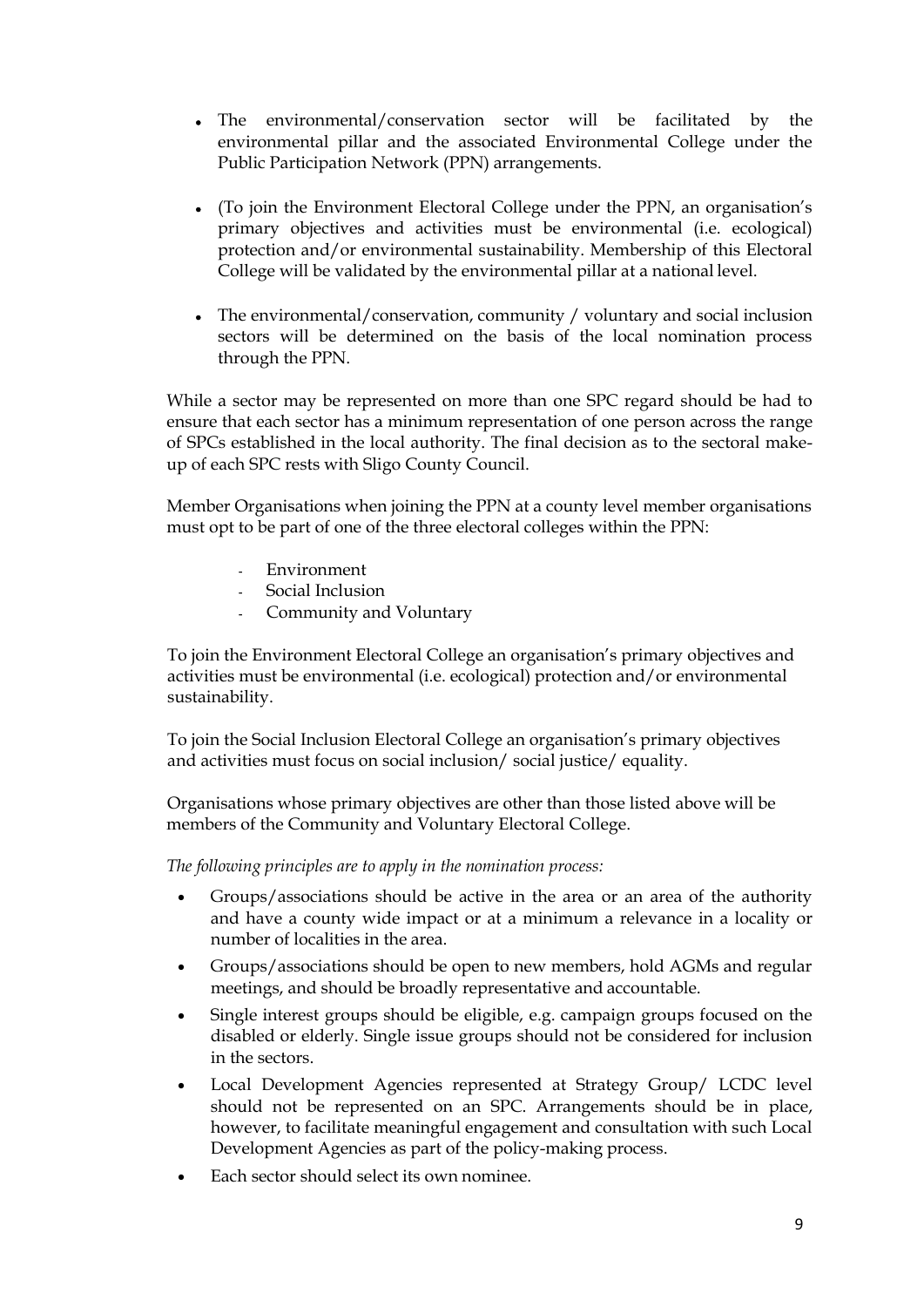- State and Local Development Agencies should not be included as nominating bodies to the sectors and should not be represented on the SPC.
- Nominations from the sectors should, insofar as possible, reflect an appropriate gender balance.

## **The assignment of Sectoral representation to the four SPC's to be established is as follows:**

|                                | SPC1                   | SPC <sub>2</sub>                             | SPC3                                                         | SPC <sub>4</sub>      |
|--------------------------------|------------------------|----------------------------------------------|--------------------------------------------------------------|-----------------------|
|                                | (6/5)                  | (6/4)                                        | (8/6)                                                        | (6/4)                 |
| Sectors to be<br>represented   | Housing &<br>Corporate | Environment<br>$\&$<br><b>Infrastructure</b> | Planning,<br>Community &<br>Economic Dev.,<br>Arts & Culture | <b>Climate Change</b> |
| Agriculture / Farming          |                        | X                                            | X                                                            | X                     |
| Environmental/<br>Conservation | X                      | X                                            | X                                                            | $\mathbf X$           |
| Development/<br>Construction   | X                      | X                                            | $\mathsf{X}$                                                 |                       |
| Business / Commercial          |                        |                                              |                                                              | X                     |
| <b>Trade Union</b>             | X                      |                                              | X                                                            |                       |
| Community/Voluntary            | X                      | X                                            | $\boldsymbol{\mathsf{X}}$                                    | X                     |
| Social Inclusion               | X                      |                                              | Χ                                                            |                       |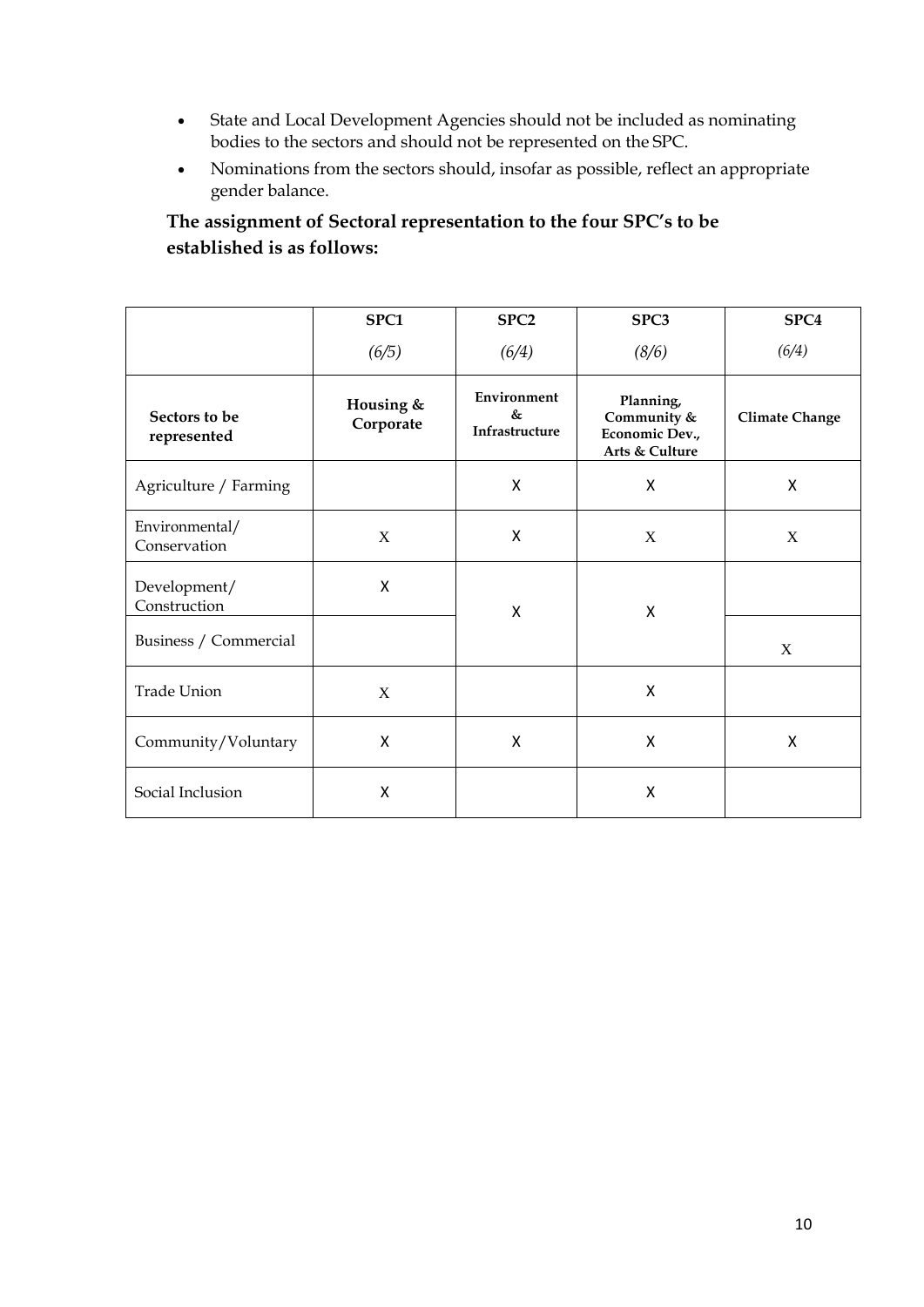## **7. Procedures for Adoption of SPC Scheme**

#### Circulation of Draft Scheme

Following consideration by the Council the Draft scheme (as amended) will be forwarded for consideration to the PPN and to the appropriate contact points of the key national stakeholder pillars. A notice to the effect that the Council has considered a draft scheme and has issued the draft scheme for consultation will be published in the local media and on the Council's website. A minimum period of one month and up to a maximum of six weeks will be allowed for the making of submissions on the scheme.

#### Adoption of Scheme

Following receipt of submissions on the Draft scheme, the Chief Executive, with the Cathaoirleach and the other representatives of the Council referred to in paragraph 5.1 of the Guidelines, will consider the submissions and make any amendments to the draft scheme as deemed appropriate for submission to the Council. The Council will then adopt the revised scheme as presented or amended for the implementation of the SPC system. While every effort must be made to accommodate the views and preferences of organisations as to the assignment of sectors to SPC's, and the number of representatives from each sector for each SPC, final designation of sectors and SPC places will rest with the authority.

#### Receipt of Nominations from the National Pillars

On adoption of the scheme the Council will write to the contact persons of the National Key Stakeholder Pillars, (i.e. Business/ Employers Pillar, Trade Union Pillar, Farming/ Agricultural Pillar and Environmental Pillar), enclosing the adopted scheme, seeking the nominations of the Pillars for their particular SPCs as outlined in the adopted scheme. The exact mechanism selecting nominees will be left to the Business/ Employers, Trade Union, and Farming/ Agricultural pillars. The Council will allow one month to enable the selection process by the national pillars.

The Council will also write to the national contact of the environmental sector seeking the validation of nominees to the Environment Electoral College under the PPN.

#### Receipt of Nominations From Other Sectors

With regard to the Community / Voluntary / Social Inclusion and Environmental / Conservation Sectors, the Council will write to the PPN secretariat, enclosing a copy of the scheme and will facilitate these sectors' organisations to meet each other, if appropriate, to select their representatives for the SPCs as set out in the adopted scheme. The Council will allow one month for the selection of representatives from these three sectors.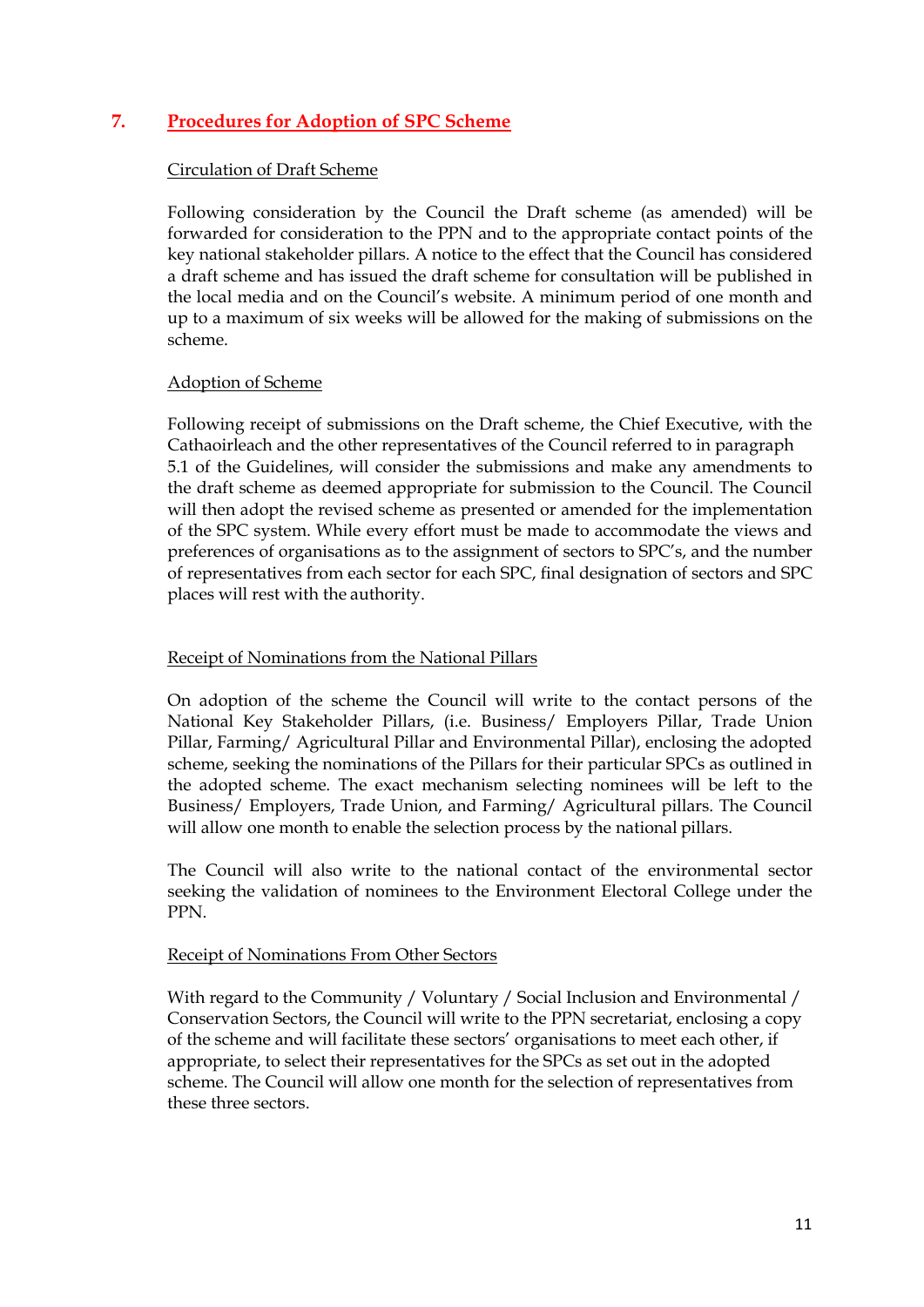## **8. Operation of SPCs**

The 2014 Guidelines set out the following procedures in relation to operation of SPC meetings:

- A calendar of SPC meetings should be agreed at the start of each year. They will meet as frequently as necessary and at least once every quarter. Each SPC will arrange its own business and proceedings, including the fixing of dates, times and venues of meetings.
- The SPC Chair and relevant Director of Services should meet well in advance of an SPC meeting to clarify the agenda for the forthcoming meeting and to agree on objectives and what they would like as expected outcomes.
- SPC meeting documentation will be circulated to SPC members two weeks in advance of meetings, and additionally, agenda and minutes should be circulated to SPC members and other councillors in a county council area.
- The local authority should provide a key contact person (other than the Director of Service) for all SPC members and particularly for sectoral representatives to deal with SPC matters.
- The Chief Executive is required to advise and assist the SPC generally with regard to the performance of the functions of the SPC, including when requested to do so by the SPC members. Normally, where the views expressed at the SPC meeting require the particular attention of the Chief Executive, the SPC Chair will identify these for the Director of Services for onward transmission to the Chief Executive and other local authority staff as appropriate.
- Training programmes would be valuable for SPC members, and consideration of needs in this regard could be included in the Training and Development Programme for Councillors. Effective meeting skills would be useful for SPC chairs and training on policy areas would be significant for all SPC members.
- SPC Chairs should introduce SPC recommendations for full approval by the full council.
- The SPCs sectoral representatives should provide feedback to their nominating organisations on the activities of the SPC.
- Members of SPCs should be provided with automatic feedback on the outcome of the council's decisions on SPC recommendations.
- Many councils already promote the use of the Irish language in various facets of their work and this practice could be extended to SPCs.